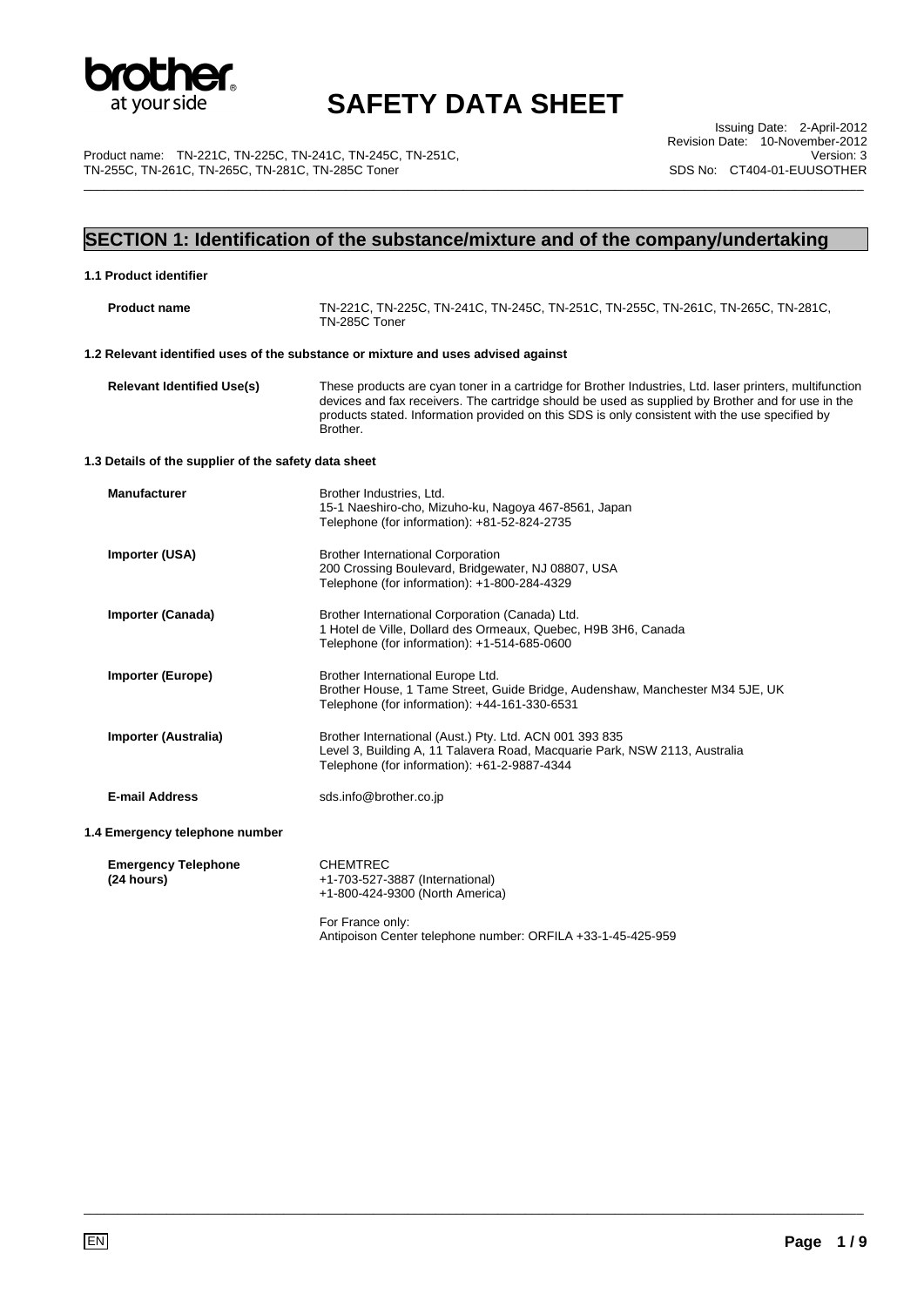

\_\_\_\_\_\_\_\_\_\_\_\_\_\_\_\_\_\_\_\_\_\_\_\_\_\_\_\_\_\_\_\_\_\_\_\_\_\_\_\_\_\_\_\_\_\_\_\_\_\_\_\_\_\_\_\_\_\_\_\_\_\_\_\_\_\_\_\_\_\_\_\_\_\_\_\_\_\_\_\_\_\_\_\_\_\_\_\_\_\_\_\_\_\_\_\_\_\_\_\_\_\_\_\_\_\_\_\_\_\_\_\_\_

Product name: TN-221C, TN-225C, TN-241C, TN-245C, TN-251C, TN-255C, TN-261C, TN-265C, TN-281C, TN-285C Toner

Issuing Date: 2-April-2012 Revision Date: 10-November-2012 Version: 3 SDS No: CT404-01-EUUSOTHER

### **SECTION 2: Hazards identification**

**2.1 Classification of the substance or mixture** 

**Classification according to Regulation (EC) No 1272/2008** 

Not classified as hazardous

 **Classification according to Directive 1999/45/EC** 

Not classified as hazardous

#### **Australia Classification**

Not classified as hazardous according to the criteria of NOHSC

#### **2.2 Label elements**

**Labelling according to Regulation (EC) No. 1272/2008** 

**Hazard pictograms**  None

 **Signal Word**  None

**Hazard Statements**  None

 **Precautionary statements**  None

#### **2.3 Other hazards**

This product contains no substance considered to be persistent, bioaccumulating nor toxic (PBT). This product contains no substance considered to be very persistent nor very bioaccumulating (vPvB).

### **SECTION 3: Composition/information on ingredients**

#### **3.2 Mixtures**

**Description of the mixture:** Styrene-acrylate Toner (Mixture).

| <b>Chemical Name</b>        | <b>CAS-No</b> | <b>EC-No</b> | $w/w$ %     | <b>Classification</b><br>(67/548/EEC) | <b>Classification</b><br>(EU Reg. 1272/2008) |
|-----------------------------|---------------|--------------|-------------|---------------------------------------|----------------------------------------------|
| Styrene-acrylate copolymer  | 25767-47-9    |              | 82-87       | Not classified                        | Not classified                               |
| Piament                     | $***$         | $***$        | $2 - 5$     | Not classified                        | Not classified                               |
| Paraffin wax                | 8002-74-2     | 232-315-6    | $2 - 4$     | Not classified                        | Not classified                               |
| <b>Fatty Acid Ester</b>     | $***$         |              | $2.5 - 4$   | Not classified                        | Not classified                               |
| <b>PMMA</b>                 | 9011-14-7     |              | $1 - 3$     | Not classified                        | Not classified                               |
| Silicon Dioxide (amorphous) | 112945-52-5   | 231-545-4    | $0.5 - 3$   | Not classified                        | Not classified                               |
| Silicon Dioxide (amorphous) | 7631-86-9     | 231-545-4    | $0.5 - 1.5$ | Not classified                        | Not classified                               |
| Styrene-acrylate Resin      | $***$         |              | $0.1 - 2$   | Not classified                        | Not classified                               |

\_\_\_\_\_\_\_\_\_\_\_\_\_\_\_\_\_\_\_\_\_\_\_\_\_\_\_\_\_\_\_\_\_\_\_\_\_\_\_\_\_\_\_\_\_\_\_\_\_\_\_\_\_\_\_\_\_\_\_\_\_\_\_\_\_\_\_\_\_\_\_\_\_\_\_\_\_\_\_\_\_\_\_\_\_\_\_\_\_\_\_\_\_\_\_\_\_\_\_\_\_\_\_\_\_\_\_\_\_\_\_\_\_

For the full text of R-phrases and H-Statements see Section 16

#### \*\* CONFIDENTIAL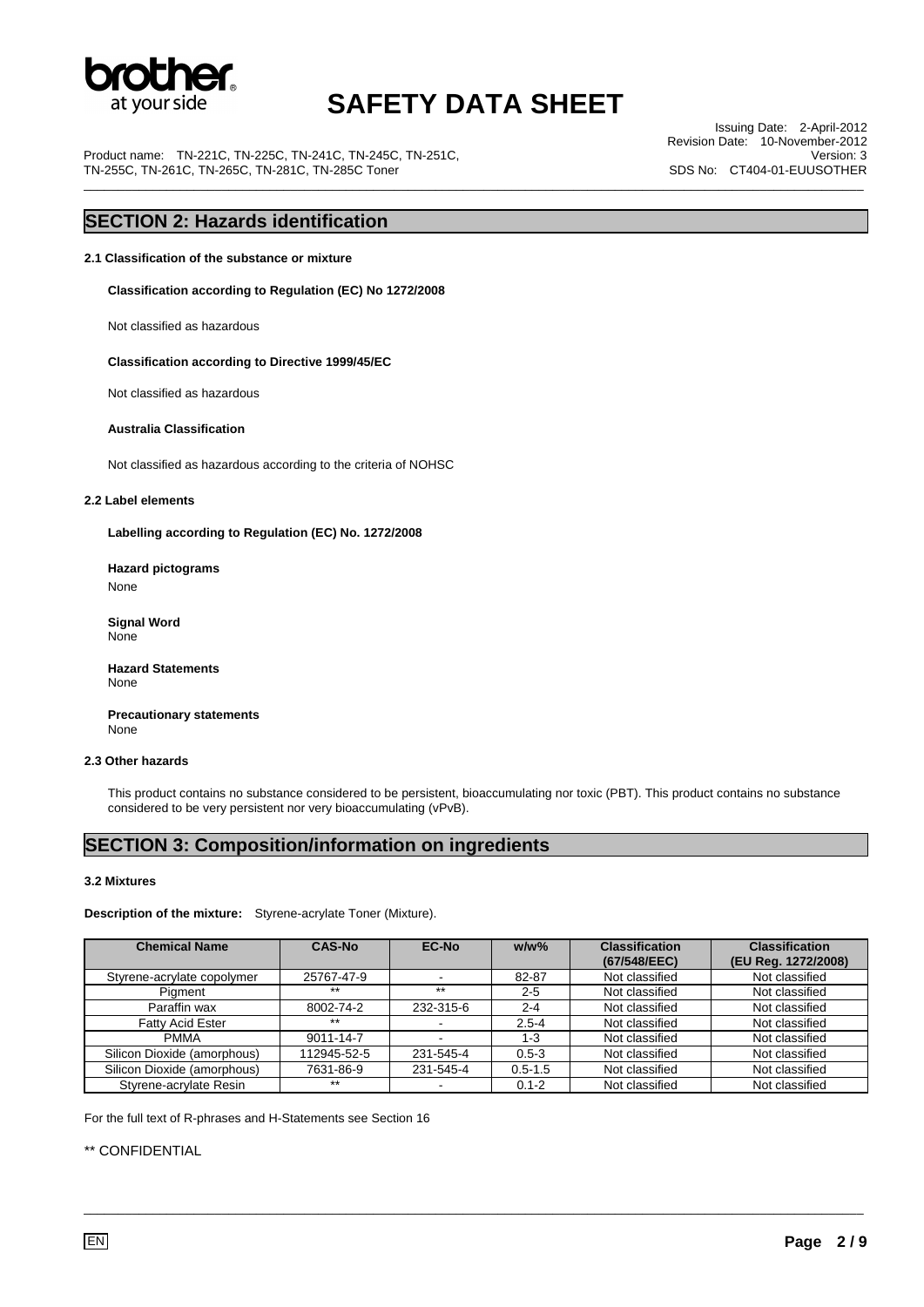

Product name: TN-221C, TN-225C, TN-241C, TN-245C, TN-251C, TN-255C, TN-261C, TN-265C, TN-281C, TN-285C Toner \_\_\_\_\_\_\_\_\_\_\_\_\_\_\_\_\_\_\_\_\_\_\_\_\_\_\_\_\_\_\_\_\_\_\_\_\_\_\_\_\_\_\_\_\_\_\_\_\_\_\_\_\_\_\_\_\_\_\_\_\_\_\_\_\_\_\_\_\_\_\_\_\_\_\_\_\_\_\_\_\_\_\_\_\_\_\_\_\_\_\_\_\_\_\_\_\_\_\_\_\_\_\_\_\_\_\_\_\_\_\_\_\_

Issuing Date: 2-April-2012 Revision Date: 10-November-2012 Version: 3 SDS No: CT404-01-EUUSOTHER

## **SECTION 4: First aid measures**

#### **4.1 Description of first aid measures**

| General advice                                                                       | If symptoms persist, obtain medical attention.                                                                                                     |
|--------------------------------------------------------------------------------------|----------------------------------------------------------------------------------------------------------------------------------------------------|
| Inhalation                                                                           | Obtain immediate medical attention. In case of accident by inhalation remove casualty to fresh air<br>and keep at rest.                            |
| Skin contact                                                                         | Remove contaminated clothing immediately and wash affected skin with plenty of water or soap and<br>water.                                         |
| Eye contact                                                                          | Obtain medical attention. If substance has got into the eyes, immediately wash out with plenty of<br>water for at least 15 minutes.                |
| Ingestion                                                                            | Obtain immediate medical attention. Wash out mouth with water and give 100-200 ml of water to<br>drink.                                            |
| 4.2 Most important symptoms and<br>effects, both acute and delayed                   | Inhalation (dust): For large quantities: May cause irritation to the respiratory system. Increased<br>difficulty in breathing. Sneezing. Coughing. |
|                                                                                      | Eye contact: May cause eye irritation.                                                                                                             |
|                                                                                      | Ingestion: May cause stomach ache. Unlikely route of exposure.                                                                                     |
| 4.3 Indication of any immediate<br>medical attention and special<br>treatment needed | Treat symptomatically.                                                                                                                             |

### **SECTION 5: Firefighting measures**

| 5.1 Extinguishing media<br>Suitable Extinguishing Media      | Extinguish preferably with dry chemical, carbon dioxide, water spray, foam.                                                                                                                                                                                                                                                                                                                                                                                                                                                                     |
|--------------------------------------------------------------|-------------------------------------------------------------------------------------------------------------------------------------------------------------------------------------------------------------------------------------------------------------------------------------------------------------------------------------------------------------------------------------------------------------------------------------------------------------------------------------------------------------------------------------------------|
| Unsuitable Extinguishing Media                               | Do not use water jet.                                                                                                                                                                                                                                                                                                                                                                                                                                                                                                                           |
| 5.2 Special hazards arising from the<br>substance or mixture | May form explosible dust clouds in air.                                                                                                                                                                                                                                                                                                                                                                                                                                                                                                         |
| 5.3 Advice for firefighters                                  | Do not use high-pressure water in order to prevent creating a dust cloud and spreading fire dust.<br>Use appropriate respirator for carbon monoxide and carbon dioxide. Wear positive pressure<br>self-contained breathing apparatus (SCBA) during the attack phase of firefighting operations and<br>during cleanup in enclosed or poorly ventilated areas immediately after a fire. Personnel not having<br>suitable respiratory protection must leave the area to prevent significant exposure to toxic<br>combustion gases from any source. |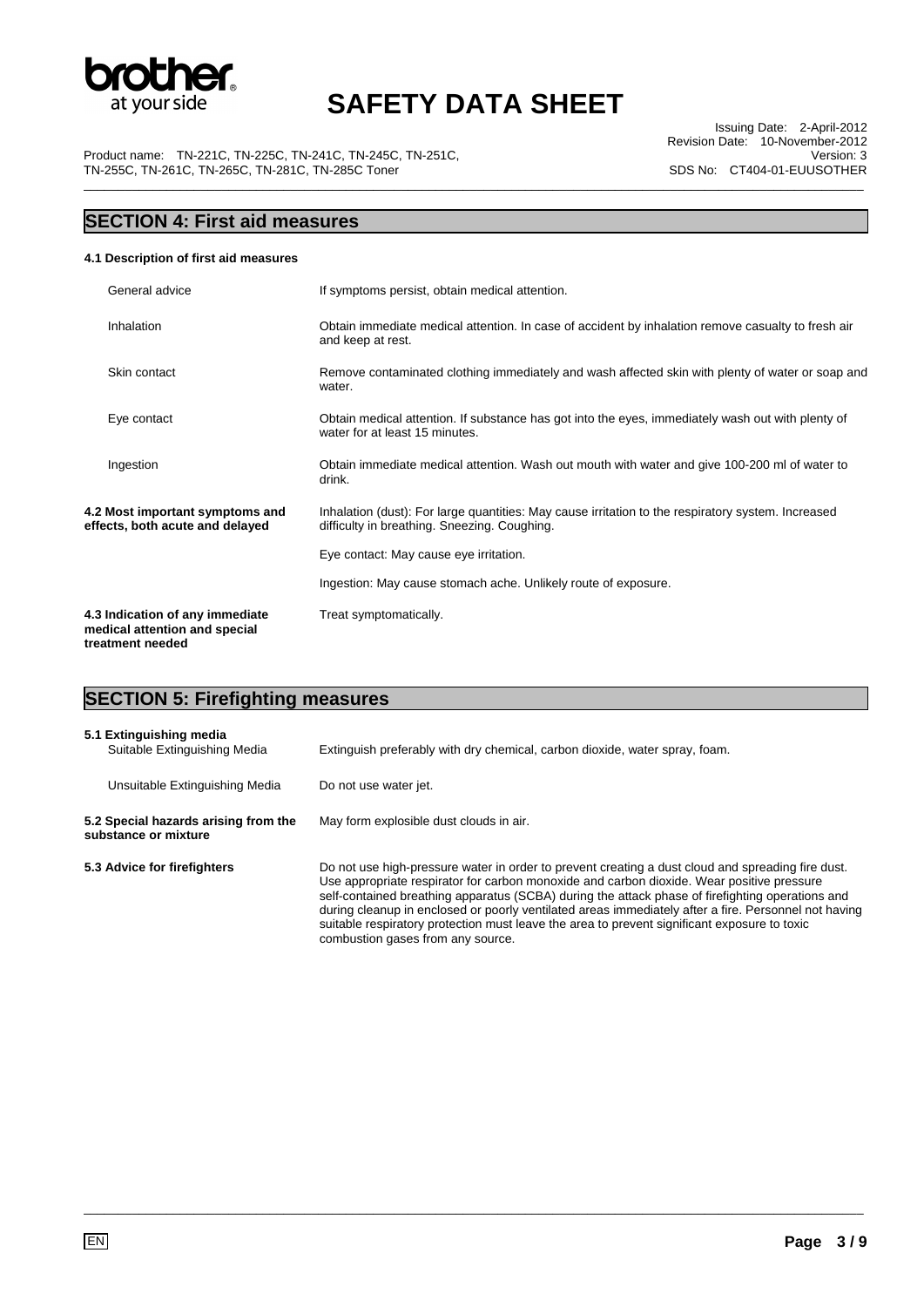

Issuing Date: 2-April-2012 Revision Date: 10-November-2012 Version: 3 SDS No: CT404-01-EUUSOTHER

Product name: TN-221C, TN-225C, TN-241C, TN-245C, TN-251C, TN-255C, TN-261C, TN-265C, TN-281C, TN-285C Toner \_\_\_\_\_\_\_\_\_\_\_\_\_\_\_\_\_\_\_\_\_\_\_\_\_\_\_\_\_\_\_\_\_\_\_\_\_\_\_\_\_\_\_\_\_\_\_\_\_\_\_\_\_\_\_\_\_\_\_\_\_\_\_\_\_\_\_\_\_\_\_\_\_\_\_\_\_\_\_\_\_\_\_\_\_\_\_\_\_\_\_\_\_\_\_\_\_\_\_\_\_\_\_\_\_\_\_\_\_\_\_\_\_

## **SECTION 6: Accidental release measures**

| 6.1 Personal precautions, protective<br>equipment and emergency<br>procedures | Avoid generation of dust. Do not breathe dust. A suitable dust mask or dust respirator with filter type<br>A/P may be appropriate.                                                                                                                                                                                                                                                                              |
|-------------------------------------------------------------------------------|-----------------------------------------------------------------------------------------------------------------------------------------------------------------------------------------------------------------------------------------------------------------------------------------------------------------------------------------------------------------------------------------------------------------|
| 6.2 Environmental precautions                                                 | Prevent substance entering sewers. Washings must be prevented from entering surface water<br>drains.                                                                                                                                                                                                                                                                                                            |
| 6.3 Methods and materials for<br>containment and cleaning up                  | Sweep the spilt toner or remove it with a vacuum cleaner and transfer into a sealed container<br>carefully. Sweep slowly to minimize generation of dust during cleanup. If a vacuum cleaner is used,<br>the motor must be rated as dust explosion proof.<br>Potential for very fine particles to be taken into the vacuum only to be passed back into the<br>environment due to pore size in the bag or filter. |
| 6.4 Reference to other sections                                               | For personal protection: See section 8.<br>For disposal considerations: See section 13.                                                                                                                                                                                                                                                                                                                         |

# **SECTION 7: Handling and storage**

| 7.1 Precautions for safe handling                                   | Keep out of the reach of children. Avoid generation of dust. Avoid inhalation of high concentrations<br>of dust. Avoid contact with eyes.                                                                                         |
|---------------------------------------------------------------------|-----------------------------------------------------------------------------------------------------------------------------------------------------------------------------------------------------------------------------------|
| 7.2 Conditions for safe storage,<br>including any incompatibilities | Keep away from oxidizing agents.                                                                                                                                                                                                  |
| 7.3 Specific end use(s)                                             | These products are cyan toner in a cartridge for Brother Industries, Ltd. laser printers, multifunction<br>devices and fax receivers. This cartridge should be used as supplied by Brother and for use in the<br>products stated. |

### **SECTION 8: Exposure controls/personal protection**

#### **8.1 Control Parameters**

#### **Occupational Exposure Limits**

| <b>Chemical Name</b>      | <b>Paraffin wax</b>                              |
|---------------------------|--------------------------------------------------|
|                           | 8002-74-2                                        |
| <b>ACGIH TLV</b>          | TWA: $2 \text{ mg/m}^3$ fume                     |
| <b>OSHA PEL</b>           |                                                  |
| <b>European Union</b>     |                                                  |
| <b>The United Kingdom</b> | STEL: 6 mg/m <sup>3</sup>                        |
|                           | TWA: $2 \text{ mg/m}^3$                          |
| <b>France</b>             | TWA: $2 \text{ mg/m}^3$                          |
| Spain                     | TWA: $2 \text{ mg/m}^3$                          |
| Portugal                  | TWA: $2 \text{ mg/m}^3$                          |
| <b>Finland</b>            | TWA: 1 mg/m <sup>3</sup>                         |
| <b>Denmark</b>            | TWA: $2 \text{ mg/m}^3$                          |
| <b>Switzerland</b>        | TWA: $2 \text{ mg/m}^3$                          |
| Poland                    | TWA: $2 \text{ mg/m}^3$                          |
| Norway                    | TWA: $2 \text{ mg/m}^3$                          |
|                           | STEL: $4 \text{ mg/m}^3$                         |
| <b>Ireland</b>            | TWA: $2 \text{ mg/m}^3$                          |
|                           | STEL: $6 \text{ mg/m}^3$                         |
| <b>Chemical Name</b>      | <b>Silicon Dioxide (amorphous)</b>               |
|                           | 112945-52-5                                      |
| <b>ACGIH TLV</b>          |                                                  |
| <b>OSHA PEL</b>           | 20mppcf 80(mg/m <sup>3</sup> )/%SiO <sub>2</sub> |
| <b>European Union</b>     |                                                  |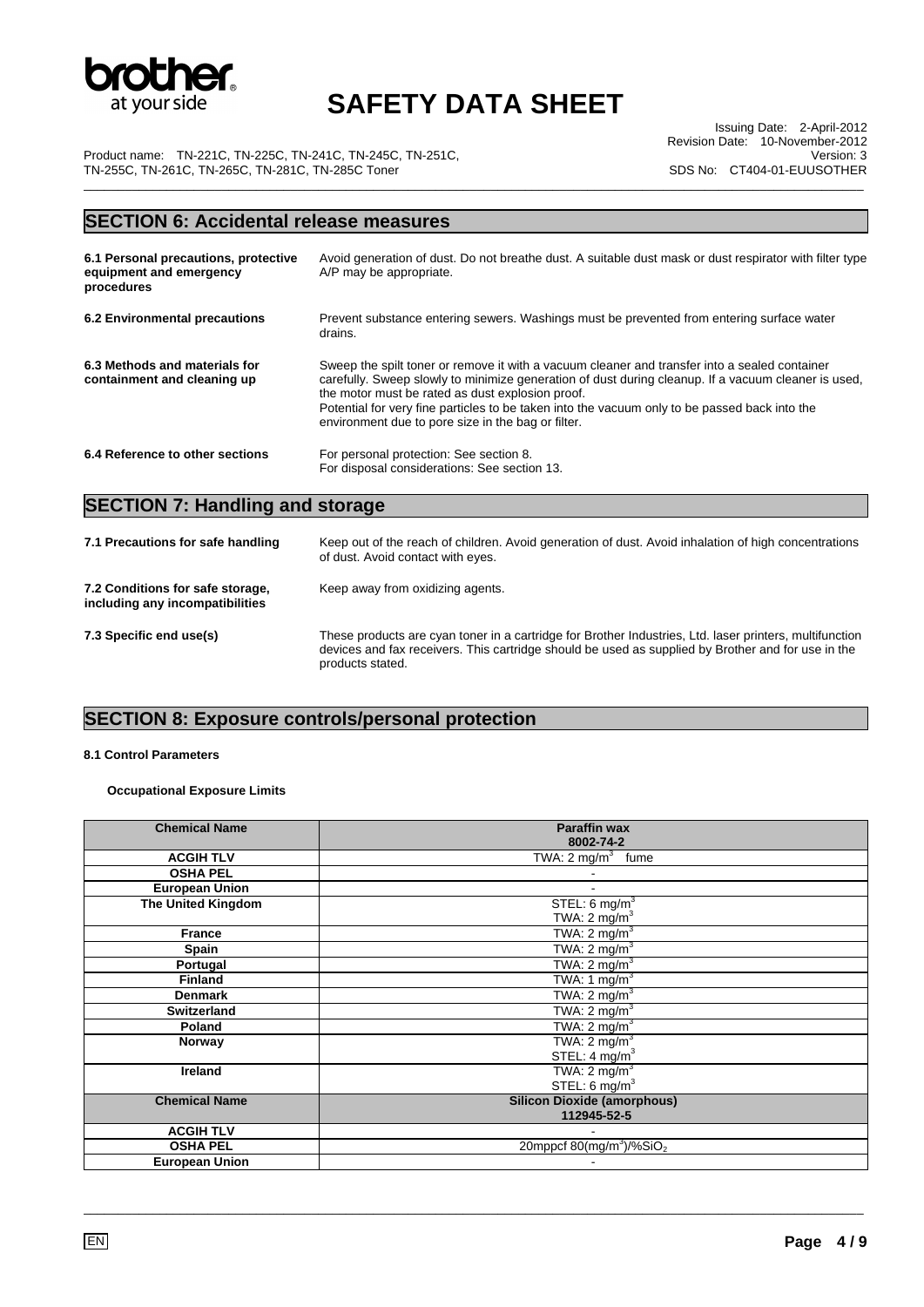

Issuing Date: 2-April-2012 Revision Date: 10-November-2012 Version: 3 SDS No: CT404-01-EUUSOTHER

Product name: TN-221C, TN-225C, TN-241C, TN-245C, TN-251C, TN-255C, TN-261C, TN-265C, TN-281C, TN-285C Toner \_\_\_\_\_\_\_\_\_\_\_\_\_\_\_\_\_\_\_\_\_\_\_\_\_\_\_\_\_\_\_\_\_\_\_\_\_\_\_\_\_\_\_\_\_\_\_\_\_\_\_\_\_\_\_\_\_\_\_\_\_\_\_\_\_\_\_\_\_\_\_\_\_\_\_\_\_\_\_\_\_\_\_\_\_\_\_\_\_\_\_\_\_\_\_\_\_\_\_\_\_\_\_\_\_\_\_\_\_\_\_\_\_

| Austria                       | TWA: $4 \text{ mg/m}^3$                                                                                  |
|-------------------------------|----------------------------------------------------------------------------------------------------------|
| <b>Chemical Name</b>          | <b>Silicon Dioxide (amorphous)</b>                                                                       |
|                               | 7631-86-9                                                                                                |
| <b>ACGIH TLV</b>              |                                                                                                          |
| <b>OSHA PEL</b>               | 20mppcf                                                                                                  |
|                               | $80 \, \text{(mg/m}^3) / \% \, \text{SiO}_2$                                                             |
| <b>European Union</b>         |                                                                                                          |
| <b>The United Kingdom</b>     | STEL: $18 \text{ mg/m}^3$                                                                                |
|                               | STEL: $7.2 \text{ mg/m}^3$                                                                               |
|                               | TWA: 6 mg/ $m3$                                                                                          |
|                               | TWA: 2.4 $mg/m3$                                                                                         |
| Germany                       | TWA: 4 mg/m <sup>3</sup>                                                                                 |
| <b>Austria</b>                | TWA: 4 mg/m <sup>3</sup>                                                                                 |
|                               | TWA: $0.3 \text{ mg/m}^3$                                                                                |
| <b>Switzerland</b>            | TWA: $4 \text{ mg/m}^3$                                                                                  |
|                               | TWA: $0.3 \text{ mg/m}^3$                                                                                |
| Norway                        | TWA: 1.5 mg/m $3$                                                                                        |
|                               | STEL: $3 \text{ mg/m}^3$                                                                                 |
| <b>Ireland</b>                | TWA: $6 \text{ mg/m}^3$                                                                                  |
|                               | TWA: 2.4 mg/m <sup>3</sup>                                                                               |
|                               |                                                                                                          |
| <b>Additional information</b> | USA OSHA PEL (TWA): 15 mg/m <sup>3</sup> (Total Dust) 5mg/m <sup>3</sup> (Respirable Fraction).          |
|                               | ACGIH TLV (TWA): 10 $mg/m3$ (Inhalable particles) $\frac{3}{3}$ mg/m <sup>3</sup> (Respirable particles) |
|                               |                                                                                                          |

**8.2 Exposure controls** 

| Appropriate engineering controls                                         | Good general ventilation should be sufficient under normal use.                                                                                     |
|--------------------------------------------------------------------------|-----------------------------------------------------------------------------------------------------------------------------------------------------|
| Personal protective equipment                                            | Not normally required. For use other than in normal operating procedures (such as in the event of<br>large spill), the following should be applied: |
| Eye Protection                                                           | Safety goggles.                                                                                                                                     |
| <b>Hand Protection</b>                                                   | Protective gloves.                                                                                                                                  |
| Skin and body protection                                                 | Long sleeved clothing and long pants.                                                                                                               |
| Respiratory protection                                                   | Dust mask. (Large spillages: Respirator).                                                                                                           |
| <b>Environmental Exposure Controls</b> Avoid release to the environment. |                                                                                                                                                     |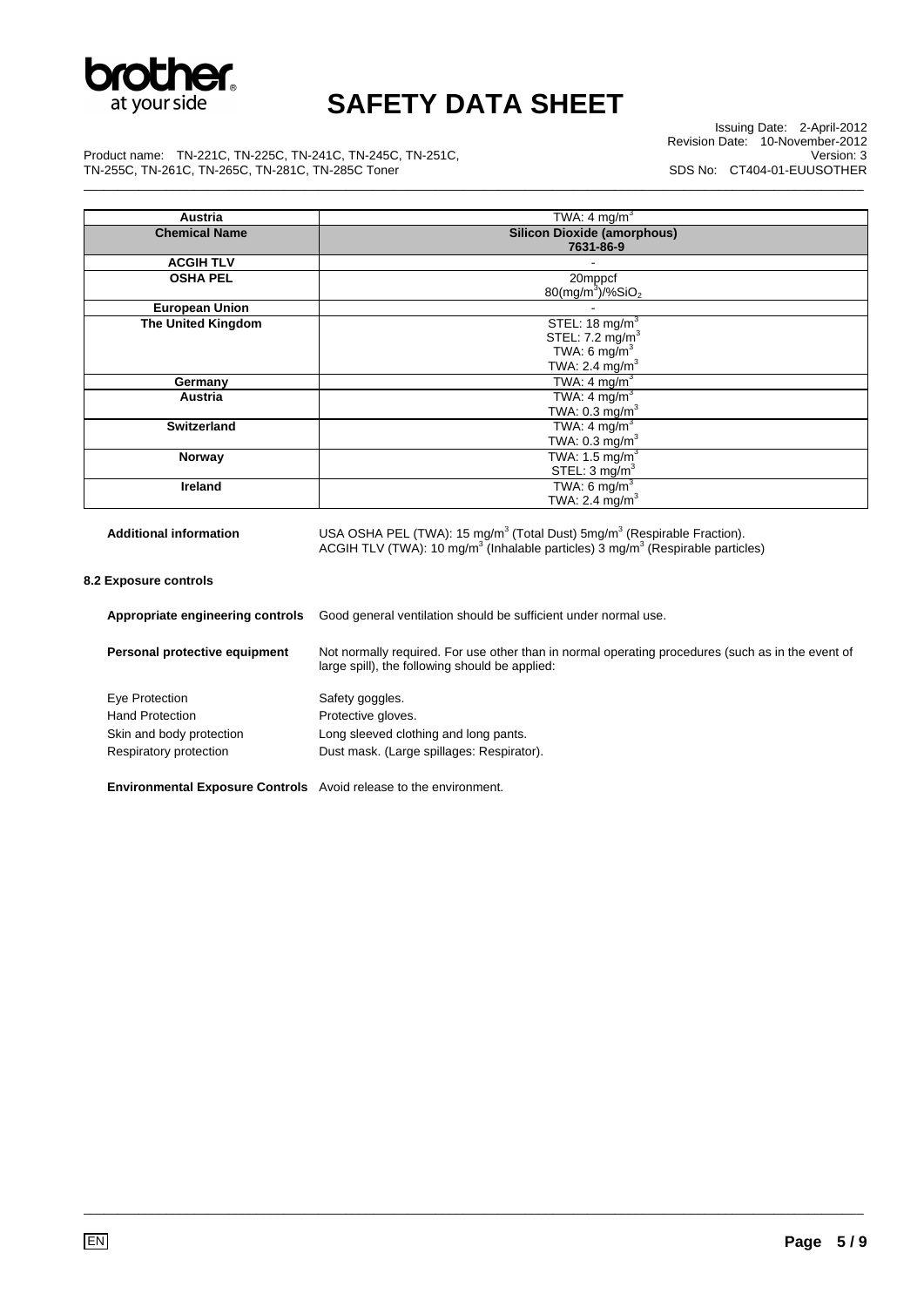

Product name: TN-221C, TN-225C, TN-241C, TN-245C, TN-251C, TN-255C, TN-261C, TN-265C, TN-281C, TN-285C Toner \_\_\_\_\_\_\_\_\_\_\_\_\_\_\_\_\_\_\_\_\_\_\_\_\_\_\_\_\_\_\_\_\_\_\_\_\_\_\_\_\_\_\_\_\_\_\_\_\_\_\_\_\_\_\_\_\_\_\_\_\_\_\_\_\_\_\_\_\_\_\_\_\_\_\_\_\_\_\_\_\_\_\_\_\_\_\_\_\_\_\_\_\_\_\_\_\_\_\_\_\_\_\_\_\_\_\_\_\_\_\_\_\_

Issuing Date: 2-April-2012 Revision Date: 10-November-2012 Version: 3 SDS No: CT404-01-EUUSOTHER

# **SECTION 9: Physical and chemical properties**

#### **9.1 Information on basic physical and chemical properties**

| Appearance                                      |                                                                                                |
|-------------------------------------------------|------------------------------------------------------------------------------------------------|
| Physical state                                  | Powder                                                                                         |
| Color                                           | Cyan                                                                                           |
| Odor                                            | Odorless                                                                                       |
| <b>Odor Threshold</b>                           | No information available                                                                       |
| рH                                              | Not applicable                                                                                 |
| Melting point/freezing point                    | No information available                                                                       |
| Initial boiling point and boiling range         | Not applicable                                                                                 |
| Flash Point                                     | Not applicable                                                                                 |
| Evaporation rate                                | Not applicable                                                                                 |
| Flammability (solid, gas)                       | Not applicable                                                                                 |
| Upper/lower flammability or explosive<br>limits | No information available                                                                       |
| Vapor pressure                                  | Not applicable                                                                                 |
| Vapor density                                   | Not applicable                                                                                 |
| Relative density                                | No information available                                                                       |
| Solubility(ies)                                 | Insoluble (water)                                                                              |
| Partition coefficient: n-octanol/water          | No information available                                                                       |
| Auto-ignition temperature                       | No information available                                                                       |
| Decomposition temperature                       | No information available                                                                       |
| Viscosity                                       | Not applicable                                                                                 |
| Explosive properties                            | Explosive limits of toner particles suspended in air approximately equal to that of coal dust. |
| Oxidizing properties                            | No information available                                                                       |

#### **9.2 Other information**

No information available.

### **SECTION 10: Stability and reactivity**

| 10.1 Reactivity                            | No information available.                                                                       |
|--------------------------------------------|-------------------------------------------------------------------------------------------------|
| <b>10.2 Chemical stability</b>             | Stable.                                                                                         |
| 10.3 Possibility of hazardous<br>reactions | No information available.                                                                       |
| 10.4 Conditions to avoid                   | Keep at a temperature not exceeding 200 °C. Avoid friction, sparks, or other means of ignition. |
| 10.5 Incompatible materials                | Strong oxidizing agents.                                                                        |
| 10.6 Hazardous decomposition<br>products   | Contains: Carbon monoxide, Carbon dioxide and Nitrogen oxides.                                  |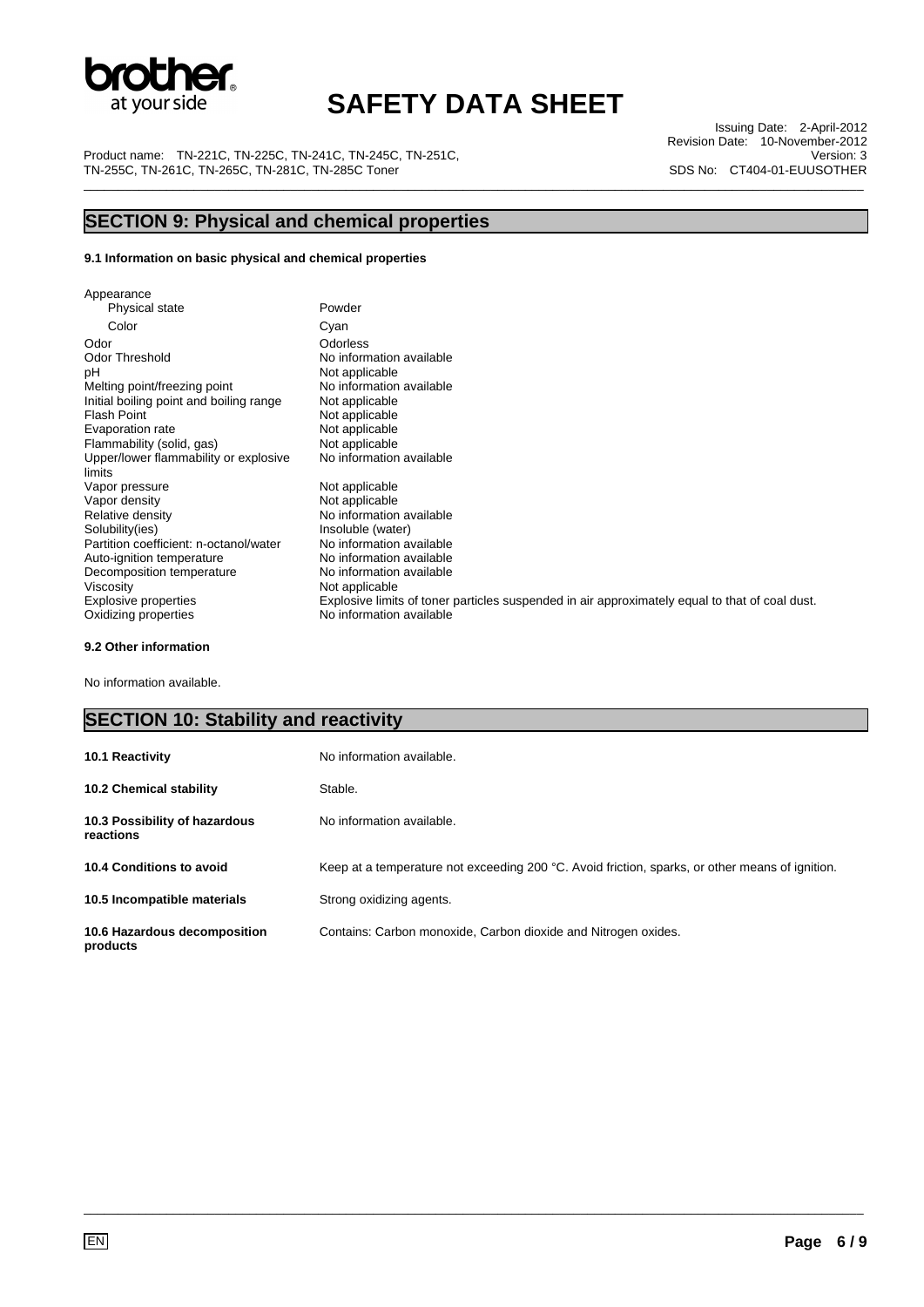

Product name: TN-221C, TN-225C, TN-241C, TN-245C, TN-251C, TN-255C, TN-261C, TN-265C, TN-281C, TN-285C Toner \_\_\_\_\_\_\_\_\_\_\_\_\_\_\_\_\_\_\_\_\_\_\_\_\_\_\_\_\_\_\_\_\_\_\_\_\_\_\_\_\_\_\_\_\_\_\_\_\_\_\_\_\_\_\_\_\_\_\_\_\_\_\_\_\_\_\_\_\_\_\_\_\_\_\_\_\_\_\_\_\_\_\_\_\_\_\_\_\_\_\_\_\_\_\_\_\_\_\_\_\_\_\_\_\_\_\_\_\_\_\_\_\_

Issuing Date: 2-April-2012 Revision Date: 10-November-2012 Version: 3 SDS No: CT404-01-EUUSOTHER

### **SECTION 11: Toxicological information**

#### **11.1 Information on toxicological effects**

**Acute toxicity** 

| Carcinogenicity                                        | Ingredients of this product have not been classified as carcinogens according to IARC<br>monographs, NTP and OSHA.                                        |
|--------------------------------------------------------|-----------------------------------------------------------------------------------------------------------------------------------------------------------|
| <b>Mutagenicity</b>                                    | Ames test: Negative. (Method: OECD#471)                                                                                                                   |
| Respiratory or skin sensitisation                      | It is not a skin sensitizer. (Method: OECD#429)                                                                                                           |
| Serious eye damage/irritation                          | Minimal irritant to the eye. (Method: OECD#405)                                                                                                           |
| <b>Skin corrosion/irritation</b>                       | Non-irritant. (Method: OECD#404)                                                                                                                          |
| Inhalation<br>Eye contact<br>Skin contact<br>Ingestion | Acute $LC_{50} > 5.09$ mg/l (Method OECD#436)<br>No information available.<br>No information available.<br>Acute $LD_{50} > 2000$ mg/kg (Method OECD#420) |

### **SECTION 12: Ecological information**

#### **12.1 Toxicity**

| <b>Chemical Name</b>               | <b>Toxicity to algae</b>          | <b>Toxicity to fish</b>                                                                          | Toxicity to daphnia and other |  |
|------------------------------------|-----------------------------------|--------------------------------------------------------------------------------------------------|-------------------------------|--|
|                                    |                                   |                                                                                                  | aquatic invertebrates         |  |
| Silicon Dioxide (amorphous)        | $EC_{50}$ : 440 mg/L 72 h         | $LC_{50}$ : 5000 mg/L 96 h static                                                                | $EC_{50}$ : 7600 mg/L 48 h    |  |
| 7631-86-9                          | (Pseudokirchneriella subcapitata) | (Brachydanio rerio)                                                                              | (Ceriodaphnia dubia)          |  |
|                                    |                                   |                                                                                                  |                               |  |
| 12.2 Persistance and degradability | No information available.         |                                                                                                  |                               |  |
|                                    |                                   |                                                                                                  |                               |  |
|                                    | No information available.         |                                                                                                  |                               |  |
| 12.3 Bioaccumulative potential     |                                   |                                                                                                  |                               |  |
|                                    |                                   |                                                                                                  |                               |  |
|                                    |                                   |                                                                                                  |                               |  |
| 12.4 Mobility in soil              | No information available.         |                                                                                                  |                               |  |
|                                    |                                   |                                                                                                  |                               |  |
| 12.5 Results of PBT and vPvB       |                                   | This product contains no substance considered to be persistent, bioaccumulating nor toxic (PBT). |                               |  |
| assessment                         |                                   | This product contains no substance considered to be very persistent nor very bioaccumulating     |                               |  |
|                                    | (vPvB).                           |                                                                                                  |                               |  |
|                                    |                                   |                                                                                                  |                               |  |
| 12.6 Other adverse effects         | No information available.         |                                                                                                  |                               |  |
|                                    |                                   |                                                                                                  |                               |  |

#### **SECTION 13: Disposal considerations**

**13.1 Waste treatment methods** Do not put toner or toner cartridges into a fire, this can cause fire to spread with the risk of causing burn injuries. Shred toner cartridges in a dust/explosion controlled environment. Finely dispersed particles may form explosive mixtures in the air. Dispose of in accordance with Federal, State, and local regulations.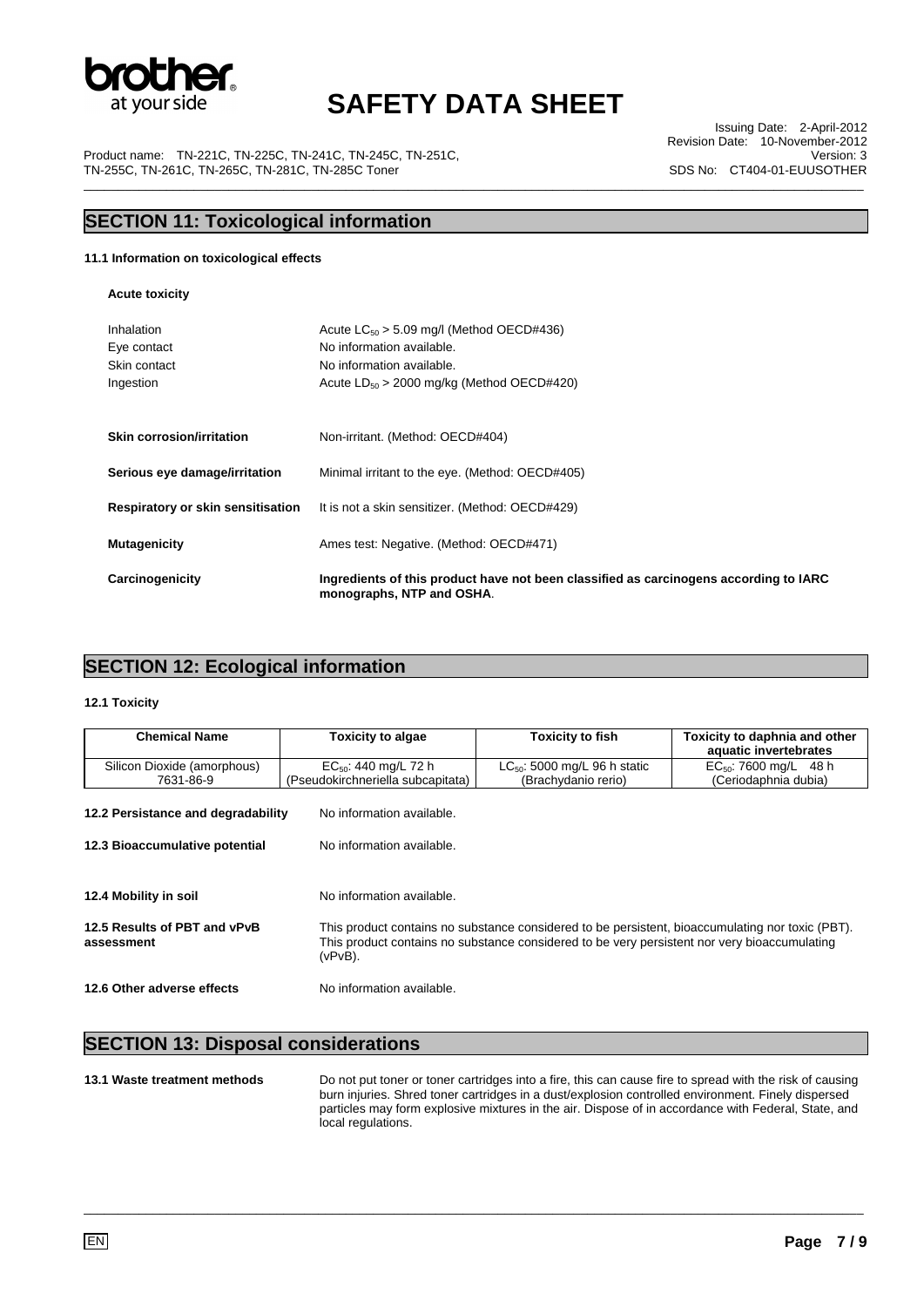

Issuing Date: 2-April-2012 Revision Date: 10-November-2012 Version: 3 SDS No: CT404-01-EUUSOTHER

Product name: TN-221C, TN-225C, TN-241C, TN-245C, TN-251C, TN-255C, TN-261C, TN-265C, TN-281C, TN-285C Toner \_\_\_\_\_\_\_\_\_\_\_\_\_\_\_\_\_\_\_\_\_\_\_\_\_\_\_\_\_\_\_\_\_\_\_\_\_\_\_\_\_\_\_\_\_\_\_\_\_\_\_\_\_\_\_\_\_\_\_\_\_\_\_\_\_\_\_\_\_\_\_\_\_\_\_\_\_\_\_\_\_\_\_\_\_\_\_\_\_\_\_\_\_\_\_\_\_\_\_\_\_\_\_\_\_\_\_\_\_\_\_\_\_

### **SECTION 14: Transport information**

Not classified according to the United Nations "Recommendations on the Transport of Dangerous Goods"

| 14.1 UN Number                                                              | None           |
|-----------------------------------------------------------------------------|----------------|
| 14.2 UN proper shipping name                                                | None           |
| 14.3 Transport hazard class(es)                                             | None           |
| 14.4 Packing Group                                                          | None           |
| <b>14.5 Environmental hazards</b>                                           | None           |
| 14.6 Special precautions for user                                           | None           |
| 14.7 Transport in bulk according to<br>Annex II of Marpol 73/78 and the IBC | Not applicable |

Not regulated under DOT, IMDG, ADR, RID, IATA.

**Code** 

### **SECTION 15: Regulatory information**

**15.1 Safety, health and environmental EU:**Not classified as dangerous for supply/use. (1999/45/EC) **regulations/legislation specific for the substance or mixture USA:** All chemical substances contained in this product are and had been listed on the TSCA Chemical Substances Inventory, and none is subject to any of the following TSCA requirements: section 4 test rules; proposed or final section 5(a)(2) significant new use rules; section 5(e) consent orders; section 8(a) preliminary assessment information rules; and section 8(d) health and safety data reporting rules. **Canada:** WHMIS: Not applicable. (Manufactured article)

\_\_\_\_\_\_\_\_\_\_\_\_\_\_\_\_\_\_\_\_\_\_\_\_\_\_\_\_\_\_\_\_\_\_\_\_\_\_\_\_\_\_\_\_\_\_\_\_\_\_\_\_\_\_\_\_\_\_\_\_\_\_\_\_\_\_\_\_\_\_\_\_\_\_\_\_\_\_\_\_\_\_\_\_\_\_\_\_\_\_\_\_\_\_\_\_\_\_\_\_\_\_\_\_\_\_\_\_\_\_\_\_\_

**15.2 Chemical Safety Assessment** No.